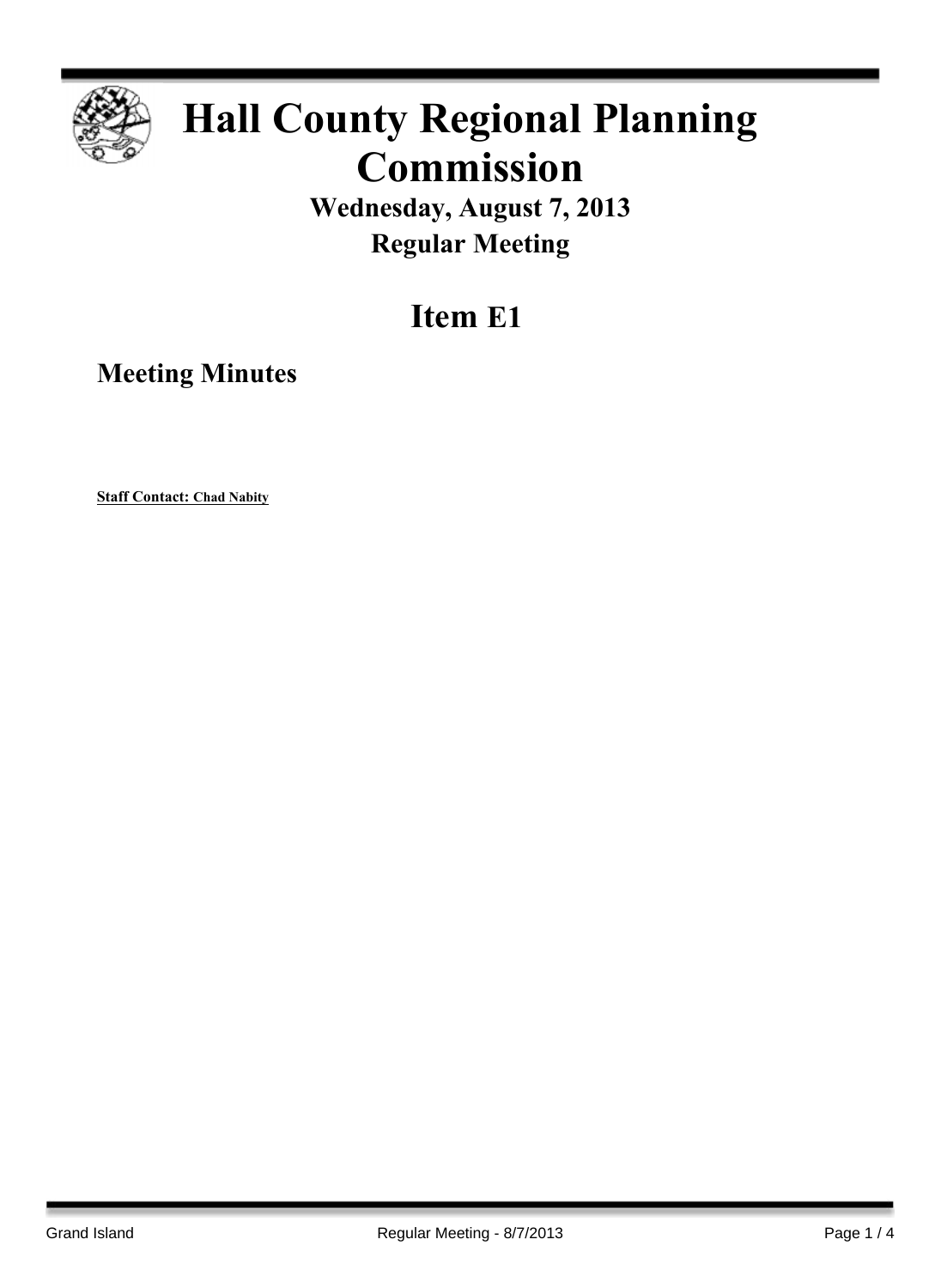

# THE REGIONAL PLANNING COMMISSION OF HALL COUNTY, GRAND ISLAND, WOOD RIVER AND THE VILLAGES OF ALDA, CAIRO, AND DONIPHAN, NEBRASKA

| <b>Minutes</b> |  |
|----------------|--|
| for            |  |
| July 10, 2013  |  |
|                |  |

The meeting of the Regional Planning Commission was held Wednesday, July 10, 2013, in the Community Meeting Room - City Hall – Grand Island, Nebraska. Notice of this meeting appeared in the "Grand Island Independent" June 29, 2013.

| Present: Leslie Ruge | Dennis McCarty |
|----------------------|----------------|
| Pat O'Neill          | Julie Connelly |
| Don Snodgrass        | Deb Reynolds   |
| Karen Bredthauer     | John Amick     |
| Mark Haskins         | Scott Eriksen  |
|                      |                |

Absent: Jaye Monter, Bill Hayes

Other:

Staff: Chad Nabity, Rose Rhoads

Press:

# **1. Call to order.**

Vice Chair Bredthauer called the meeting to order at 6:00 p.m.

Bredthauer stated that this was a public meeting subject to the open meetings laws of the State of Nebraska. She noted that the requirements for an open meeting were posted on the wall in the room and easily accessible to anyone who may be interested in reading them.

# **2. Minutes of June 5, 2013 meeting.**

A motion was made by Ruge to approve the meeting minutes and seconded by McCarty to approve the Minutes of the June 5, 2013 meeting as mailed.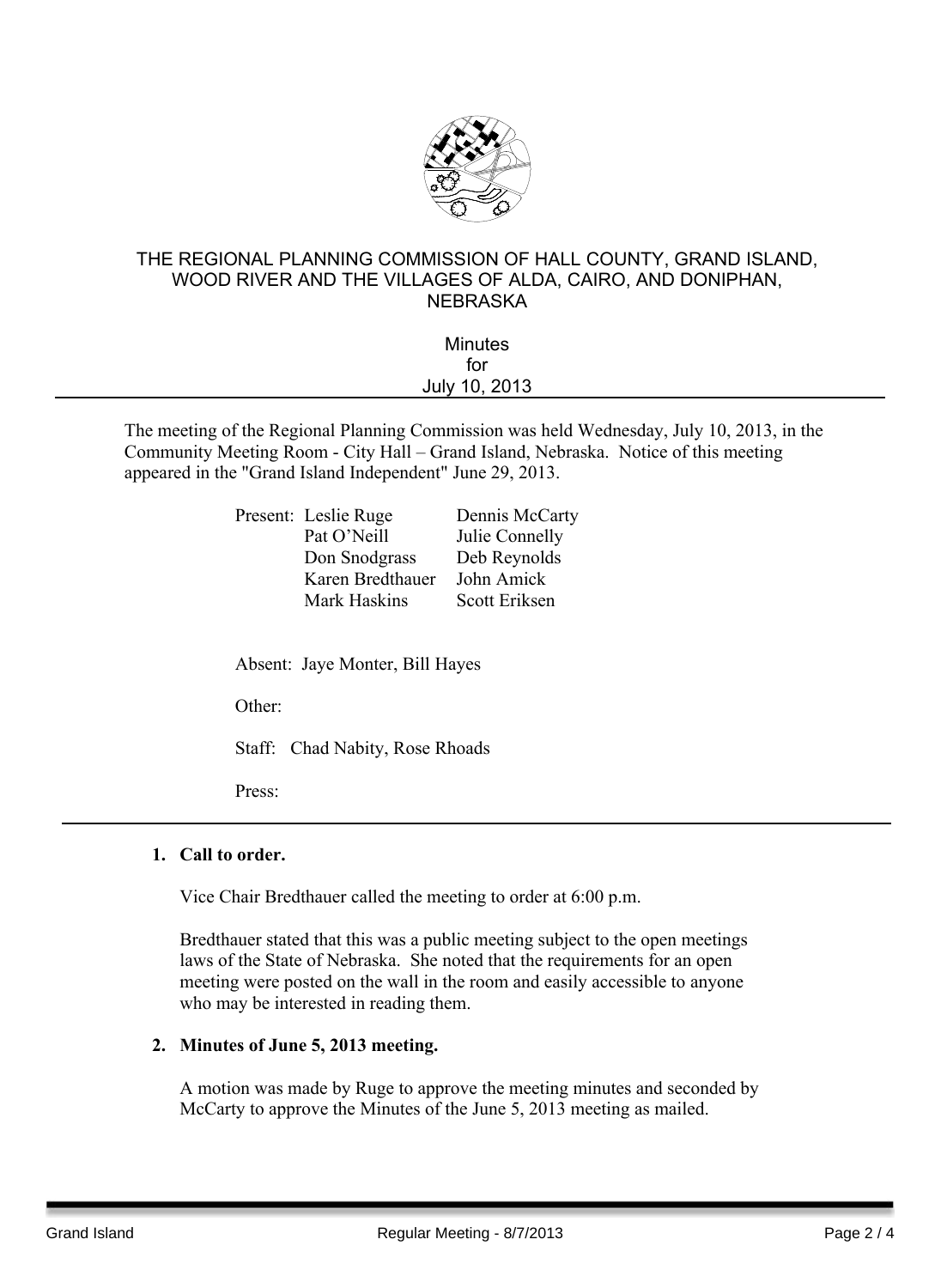The motion carried with 9 members present and 8 voting in favor (McCarty, Reynolds, Amick, Haskins, Eriksen, Ruge, Hayes, Bredthauer and Snodgrass) and 1 member present abstaining (Connelly).

**3. Request Time to Speak.**

No one requested time to speak.

- 4. **Council Referral –** Concerning the formation of a new business improvement district, South Locust BID 2013 to replace BID 7. (C-17-2013GI)
- **5. Council Referral –** Concerning the formation of a new business improvement district, Second Street BID 2013 to replace BID 6. (C-18-2013GI)
- **6. Council Referral –** Concerning the formation of a new business improvement district, Fonner Park BID 2013 to replace BID 4 & South Locust BID 2012. (C-19-2013GI)

The three council referrals were taken together, Marco Floreani, Community Development Administrator, requested the referrals one to replace BID 7 with South Locust BID 2013 that is set to expire later this year, one referral for Second Street BID 2013 to replace BID 6 and one referral for Fonner Park BID 4 and South Locust BID 2012.

A motion was made by McCarty and seconded by Connelly to approve the Council Referrals for the creation of South Locust BID 2013, Second Street BID 2013 and Fonner Park BID 2013.

A roll call vote was taken and the motion passed with 9 members present and 9 voting in favor (McCarty, Amick, Ruge, Connelly, Reynolds, Haskins, Bredthauer, Eriksen and Snodgrass) and no one voting against.

O'Neill joined the meeting at 6:13.

# **Consent Agenda**

**7. Preliminary Plat - Northview 9 th Subdivision** – located south of US Hwy 2 and east of Idaho Ave., in the City of Grand Island, in Hall County, Nebraska. Consisting of 10 Lots and 2.77 acres.

> **Final Plat – Northview 9 th Subdivision** – located south of US Hwy 2 and east of Idaho Ave., in the City of Grand Island, in Hall County, Nebraska. Consisting of 10 Lots and 2.77 acres.

**8. Final Plat – Horizon View Subdivision** – located south of Lepin Rd., and east of 70th Rd., in Hall County, Nebraska. Consisting of (1 Lot) and 3 acres.